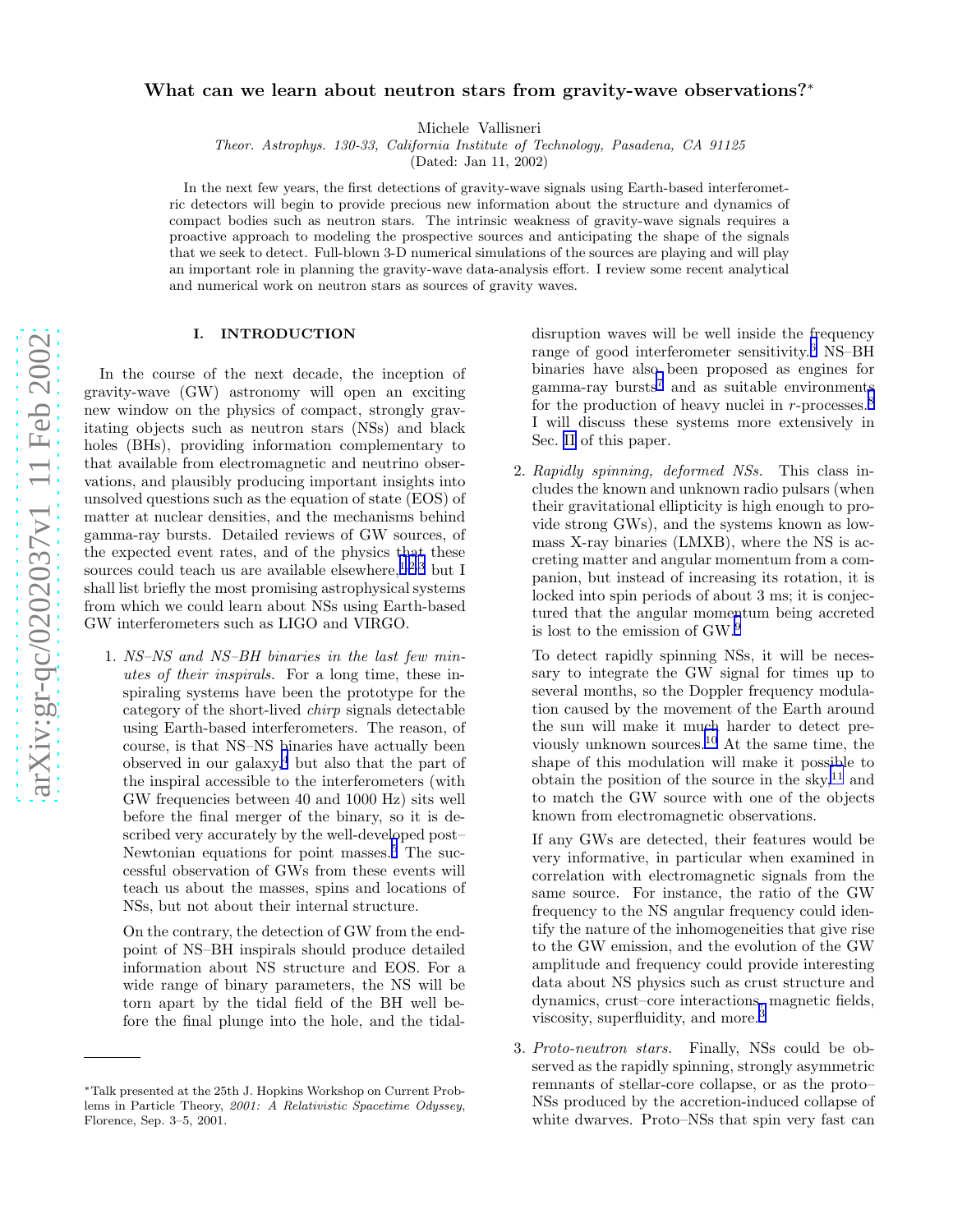hang up centrifugally at a stage where their radius is still large compared to that of the final NS. Such a configuration might be unstable to a bar mode, giving rise to an elongated object that would emit very strong GWs.[12](#page-5-0) The newborn NSs might also develop a GW-induced instability in their r-modes.<sup>[13,14](#page-5-0)</sup> I will discuss this possibility more extensively in Sec. [III.](#page-2-0)

For all these systems, GWs would provide information complementary to that made available by neutrino observations, focusing on the density structure and asymmetry of the collapsing core rather than on its thermal structure.

While we wait eagerly for the first detections, numerical simulations of GW sources are beginning to provide precious insight into the effect of NS structure and dynamics on the GW signals. The purpose of this paper is to explore how simulations are helping and directing the theory and practice of GW data analysis. To do so, I will single out two promising GW sources (NS tidal disruption in NS–BH binaries, in Sec. [II](#page-0-0); NS r-modes, in Sec. [III\)](#page-2-0) that are currently being attacked with numerical simulations, and on which I have first-hand experience.

## II. NEUTRON-STAR TIDAL DISRUPTION AS A PROBE INTO THE EQUATION OF STATE OF DENSE NUCLEAR MATTER

With event rates between  $10^{-7}$  and  $10^{-4}$  per year in our galaxy, NS–BH mergers are one of the standard GW sources for second-generation interferometers (LIGO-II should be able to detect these systems out to 650 Mpc, yielding 1–1500 observations per year[3](#page-5-0) ). The waveforms generated by these events will contain two kinds of information. The early part of the inspiral (during which the NS and BH are still relatively distant, and the dynamics can be described accurately by post–Newtonian equations of motion in the point-mass approximation) will tell us about the masses and the spins of the NS and BH. The late part of the inspiral, depending on the binary parameters, can see the BH tidal field become so strong that it disrupts the NS on a dynamical timescale; physical intuition then suggests that the details of the disruption process, as encoded in GWs, should carry useful information about the internal structure of the NS, and in particular about its EOS.[15](#page-5-0)

## A. A simple analytical model for NS tidal disruption

The prospects for extracting this information from the GWs that could be measured from a realistic event have been evaluated by the present author,<sup>[6](#page-5-0)</sup> using a crude model that however accounts for most of the relevant physics. The simplest possible representation of a NS

2



FIG. 1: GW frequency at tidal disruption,  $f_{\text{td}}(m, R, M, a)$ , as a function of NS radius R. Here we have set the NS mass to  $1.4 M_{\odot}$ , we have indicated the BH mass on the curves, and we have omitted the dependence on the BH spin  $a$ , which gives negligible corrections. The BH spin parameter  $a$  is nevertheless important to decide whether the NS will actually disrupt before it begins its rapid plunge into the BH. Estimating the onset of the plunge as the naive 6M ISCO, we find that to have disruption we need  $a/M$  to assume at least the value indicated by the big dots in this figure. Negative  $a/M$  denotes counterrotating orbits.

inspiraling into a BH is a quasi-equilibrium sequence of relativistic Roche–Riemann ellipsoids. These ellipsoids are equilibrium configurations of a self-gravitating, polytropic, Newtonian fluid, moving on circular, equatorial geodesics in the Kerr spacetime, and subject to the BH relativistic tidal field.[16](#page-5-0) For these configurations, once the binary parameters  $m, M, a$  and r (respectively, the NS and BH masses, the BH spin, and the binary separation) are fixed, there is only one free parameter, corresponding to the NS radius  $R$ . So we will take  $R$  as a representative of the uncertainty in the NS EOS.

As it inspirals toward the BH, a NS with parameters  $m$ and R would be represented by the appropriate Roche– Riemann ellipsoid at each separation  $r$ , until we reach a *critical*  $r_{cr}$ , beyond which no more equilibrium configurations exist. We identify this end of the equilibrium sequence with the onset of dynamical tidal disruption, and from  $r_{cr}$  we obtain the GW frequency at tidal disruption,  $f_{\text{td}} = f_{\text{td}}(m, R, M, a)$ . This function is shown in Fig. 1, for the standard NS mass  $m = 1.4 M_{\odot}$ , and for a variety of BH masses. Figure 1 should be read as follows: given a NS–BH signal, choose the curve corresponding to the BH mass (as estimated from the frequency evolution of the early inspiral signal); on the horizontal axis, locate the frequency at which tidal disruption begins (as estimated from the late part of the GW signal); then read off the estimated NS radius on the vertical axis.

Figure 1 suggests that the GW frequency at tidal disruption depends strongly on the NS radius, and that the disruption waveforms lie in the band of good interferom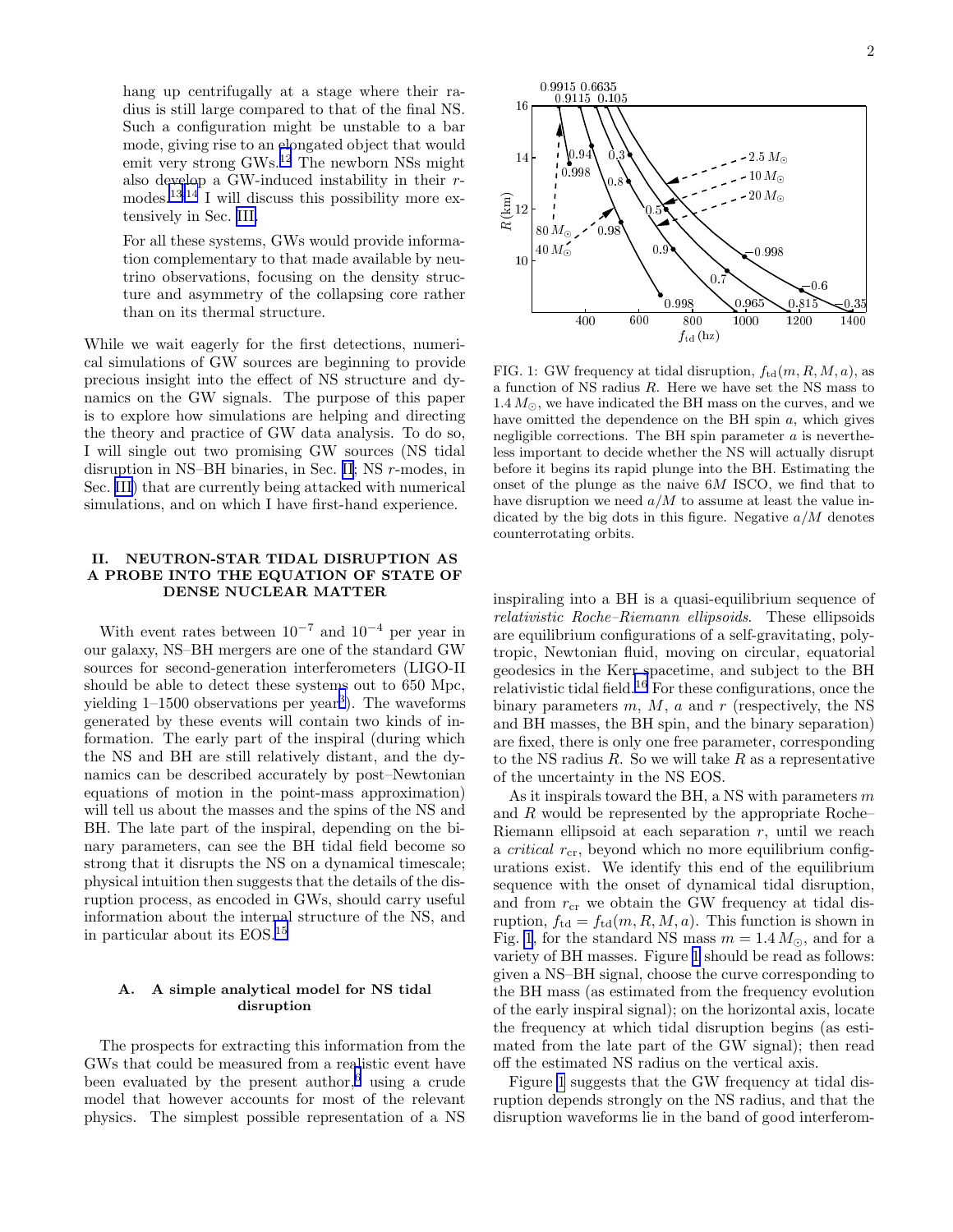<span id="page-2-0"></span>eter sensitivity for the advanced interferometers such as LIGO-II. It follows that, in principle, we could use the waveforms from a NS tidal-disruption event to measure both the NS mass and the NS radius. However, we still need to know just how well we could measure them.

#### B. The matched-filtering paradigm for gravity-wave data analysis

To answer this question, we need to invoke the theory of matched-filtering parameter estimation.<sup>[17](#page-5-0)</sup> The general idea is that GWs will be detected by correlating the measured signal  $|s\rangle$  to a bank of theoretical templates  $\{|h_i\rangle\},\$ which represent our best approximation of the realistic GW signal, as it could happen for a variety of binary parameters. If the match  $\langle s|h_i \rangle$  (the correlation between  $|h_i\rangle$  and  $|s\rangle$  is much higher than the match  $\langle h_i|n\rangle$  that the template would give, on the average, with noise alone, then we claim that we have a detection. To know how well we can estimate  $R$ , we ask how probable it is that a particular realization of detector noise would lead us to mistake the template  $|h_R\rangle$  with the nearby template  $|h_{R+\Delta R}\rangle$ : the answer is given in terms of the match  $\langle h_R|h_{R+\Delta R}\rangle$ .

To compute this match we construct a bank of signal templates that differ only<sup>[42](#page-5-0)</sup> in the GW frequency at the onset of tidal disruption. Because we are not interested in modeling accurately the relativistic dynamics of the binary, but only the effects of tidal disruption, we generate our waveforms from simple quadrupole-governed Newtonian inspirals,[18](#page-5-0) cutting off the signal, more or less abruptly, $43$  when the instantaneous GW frequency reaches  $f_{\text{td}}$ . Computing the match between nearby templates, we estimate the granularity to which  $f_{\text{td}}$  can be measured for a given signal strength (inversely proportional to distance); we can then use our equation for  $f(R)$ to propagate the errors to the NS radius. The final result of this exercise is that, employing advanced Earth-based interferometers such as LIGO-II<sup>[3](#page-5-0)</sup>, we should be able to measure the NS radius to 15%, for tidal-disruption events at distances that yield about one event per year.[6](#page-5-0) This estimated error should be compared to the error (about a factor of two) in the measurements of the NS thermal radius.

#### C. Inverting the mass–radius relation

What can we do once we get a few points on the  $m(R)$ curve? We can try to solve for the EOS of dense nuclear matter in NSs. The relativistic model of nonrotating NSs may be considered as a mapping from the NS EOS, through the Oppenheimer–Volkoff (OV) equations,

$$
\frac{dm}{dr} = 4\pi r^2 \rho, \quad \frac{d\rho}{dr} = -(\rho + p)\frac{m + 4\pi r^3 p}{r(r - 2m)},\qquad(1)
$$

to macroscopic NS quantities such as mass and radius. Let us work through this mapping in the case of a polytropic EOS,  $p = p(\rho)$ . First, we set the central density  $\rho_c$ ; then, we solve the OV equations and compute the NS radius  $R = R(\rho_c)$  and mass  $m = m(\rho_c)$ ; finally, we eliminate  $\rho_c$  from these two equations, completing our mapping of the EOS  $p(\rho)$  into the mass–radius relation  $m(R)$ .

 $Lindblom<sup>20</sup>$  $Lindblom<sup>20</sup>$  $Lindblom<sup>20</sup>$  has shown how to invert the OV mapping using even a few  $m(R)$  data points. Suppose that  $p(\rho)$ is known up to a certain density  $\rho_{max}$  from other observations and experiments. Now start with the least dense NS, and integrate the OV equations backward, from the surface of the star [where we know R and  $m(R)$ ] down to the radius where  $\rho = \rho_{max}$ . We are then left with a stellar core of known mass and radius, and we can use an analytic approximation for the solution of the OV equations to get  $p_c$  and  $\rho_c$ ; we add the point  $p_c(\rho_c)$  to the EOS, and repeat for the next NS. The result is  $p(\rho)$  as a piecewise linear law. This analysis can be generalized to include rotationally deformed models, and to account for the statistical uncertainty in the  $m(R)$  data. Recently, Harada[21](#page-5-0) has shown how other macroscopic parameters of NSs (such as moments of inertia, baryonic masses, binding energies, gravitational redshifts) can be used in this same framework to recover information about the EOS.

Finally, Saijo and Nakamura<sup>[22](#page-5-0)</sup> have suggested that it might be possible to measure the NS radius directly from the spectrum of the GWs emitted in NS–BH coalescences. These authors have used BH perturbation theory to compute the spectrum of GW emitted by a disk of dust inspiraling into a rotating BH. When the radius  $R_{disk}$  is larger than the wavelength of the quasi-normal modes of the BH, the spectrum acquires several peaks with separation  $\propto R_{\text{disk}}^{-1}$ , irrespective of M and a. Saijo and Nakamura conjecture that the same structure would be visible in the spectrum of GW signals from NS–BH binaries, providing direct information about the radius. However, several issues are left unaddressed: in particular, the particles of the disk move along geodesics, while the fluid of a NS would be strongly constrained by the gravitation and pressure of the star (except, perhaps, in the regime of severe tidal disruption); furthermore, for coalescence events that happen at realistic distances the signal strength might be too low to let us resolve the form-factor structure in the spectrum.

### D. Numerical simulations of neutron-star tidal disruption

Summarizing, the preliminary analysis carried out by the present author suggests that NS tidal-disruption events have much to teach us about the NS EOS. This prediction is confirmed by Newtonian simulations<sup>[23](#page-5-0)</sup> of NS–BH systems, carried out using both smooth parti-cle hydrodynamics<sup>[8,24](#page-5-0)</sup> and Eulerian techniques<sup>[7,25](#page-5-0)</sup>, which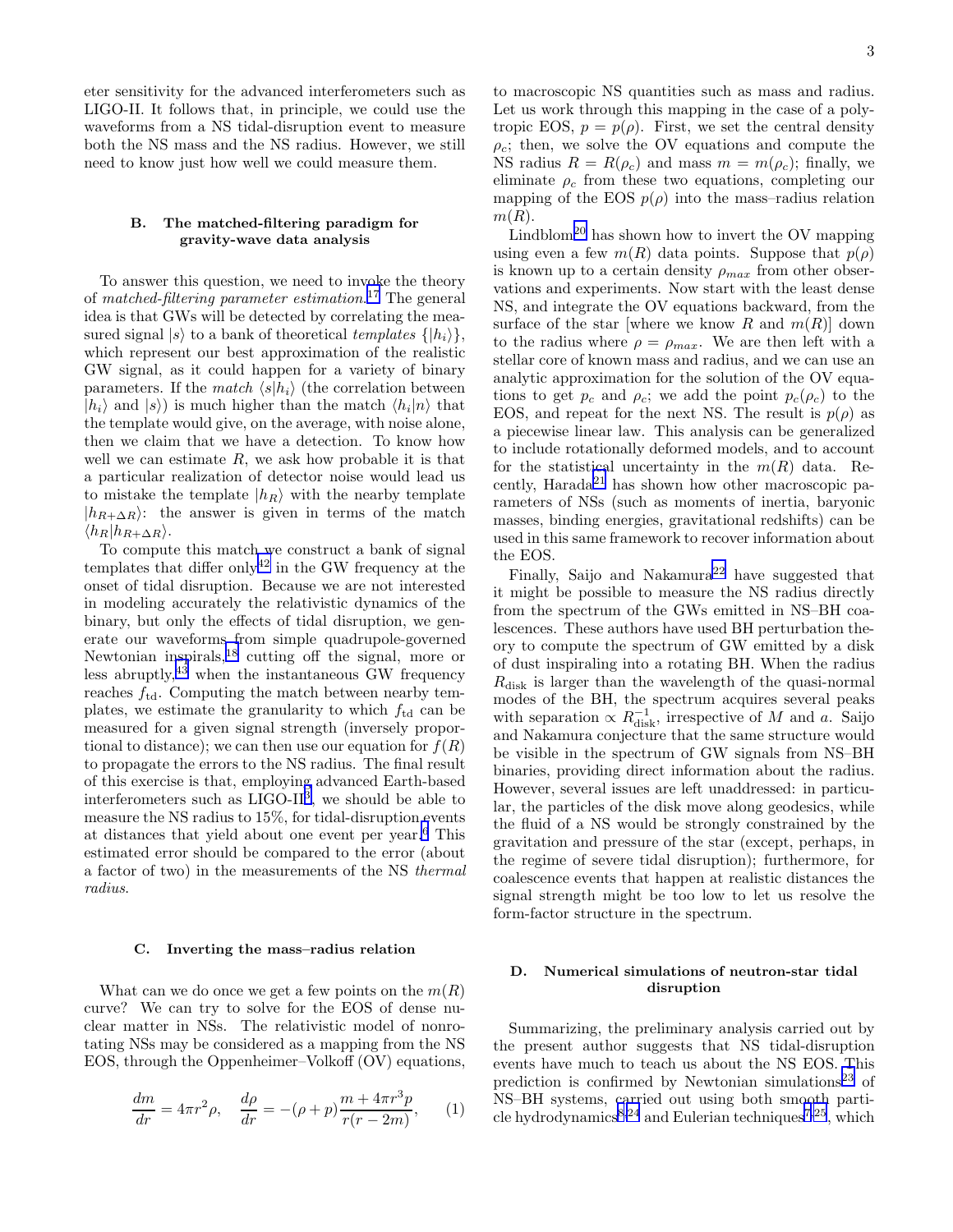<span id="page-3-0"></span>show that the ultimate fate of the system (complete or incomplete disruption; presence of accretion rings or tidal tails; features of the GW shutoff) depends strongly on the stiffness of the EOS. However, detailed relativistic numerical simulations are still needed to confirm these prospects, and will be essential as a foundation to interpret any tidal-disruption waveforms that might be measured in reality.

## III. GRAVITY WAVES FROM THE r-MODES OF YOUNG NEUTRON STARS

All rotating stars possess a class of circulation modes (r-modes) that are driven toward instability by gravitational radiation reaction; in hot, rapidly rotating young NSs, this destabilizing effect might be so strong that it dominates viscous dissipation. Once an r-mode achieves sufficient amplitude, the star is quickly spun down as angular momentum is lost to gravitational radiation. $13,14$  $13,14$  $13,14$ For stars with initial angular velocity  $\Omega \sim 1000$  Hz, the timescale for r-mode growth is  $\sim$  40 s. In recent years, rmodes have attracted considerable interest as a possible explanation for the failure to observe very rapidly spinning pulsars, and as a promising GW source for Earthbased detectors.

However, the astrophysical relevance of  $r$ -modes is still in doubt, pending judgment on two separate issues. First, the instability of r-modes (discovered by analyzing the linearized Euler equations for perfect fluids) might not be confirmed after all the complicated physics that occurs in NSs is taken into account, including relativistic effects, physical-EOS effects, solid crust effects, magnetic fields, rotation laws, and so on. Second, the amount of angular momentum removed from the star and the strength of the GW radiation emitted depend critically on the maximum amplitude that can be reached by the r-mode; but the growth of the r-mode might be limited to a very small saturation amplitude by the effects of magnetic fields<sup>[26](#page-5-0)</sup>, or by the leakage of energy to other (damped) modes by way of nonlinear hydrodynamical couplings.

There have been several attempts to investigate the nonlinear dynamics of the  $r$ -modes, by means of second-order Lagrangian perturbation theory,[27](#page-5-0) and of relativistic numerical simulations in the Cowling approximation.[28](#page-5-0) In addition, Lindblom, Tohline and the present author have carried out Newtonian numerical simulations that include radiation reaction as an effective force. We now briefly review this work, but we invite the reader to refer to the original articles<sup>[29,30](#page-5-0)</sup> for further details.

### A. Numerical evolutions of nonlinear r-modes in neutron stars

We solved the Newtonian Euler and Poisson equations on a  $128 \times 64 \times 128$  cylindrical grid, using a 2nd-



FIG. 2: Evolution of the dimensionless r-mode amplitude  $\alpha$ . Amplitudes of order one imply mode velocities comparable to the local velocity of rigid rotation. Time is measured in units of the initial rotation period  $P_0$  of the NS.

order–accurate finite-difference code developed at LSU[31](#page-5-0) to tackle a variety of astrophysical problems. The LSU  $\cot$  was parallelized<sup>[32](#page-5-0)</sup> in the domain-decomposition paradigm using the well known MPI[33](#page-5-0) library. We ran it on 16 nodes of the HP V-2500 supercomputers at Caltech's Center for Advanced Computing Research.[34](#page-5-0)

Our initial equilibrium configuration was a simple polytrope (with  $n = 1, M = 1.4 M_{\odot}, R = 12.5$  km) obtained by solving selfconsistently the Bernoulli and Poisson equations. $35$  We then augmented the rigid-rotation velocity field with a small-amplitude, slow-rotation approximation to an  $l = m = 2$  r-mode, [36](#page-5-0)

$$
\delta \vec{v} = \alpha_0 R \Omega_0 \left(\frac{r}{R}\right)^2 \vec{Y}_{22}^B e^{i\omega_0 t},\tag{2}
$$

where R and  $\Omega_0$  are the radius and angular velocity of the unperturbed star,  $\alpha_0$  is the dimensionless *r*-mode amplitude, and  $\vec{Y}_{22}^B$  is a vector spherical harmonic of the magnetic type. Gravitational radiation reaction was added as an effective Newtonian force  $37$  proportional to the derivatives of the current multipole moments of the star.

Our computing budget set tight limits on the length of the simulation: one full rotation period of a rapidly rotating NS took up to ten thousand CPU hours. Consequently, we could not afford to follow the growth of the r-mode through one or more radiation timescales. Instead, we increased the strength of the effective radiationreaction force by a factor of about 4500, to bring down the r-mode growth timescale to values comparable to the rotation period. Even with this trick, we expect that the physical behavior observed in the simulations should still be realistic, because the nonlinear dynamics of the r-mode (including its couplings to other modes) should happen at the hydrodynamical timescale, which in our simulations is still much shorter than the radiationreaction timescale.

While computing the evolution of the star, we monitored the r-mode amplitude  $\alpha$  by projecting the velocity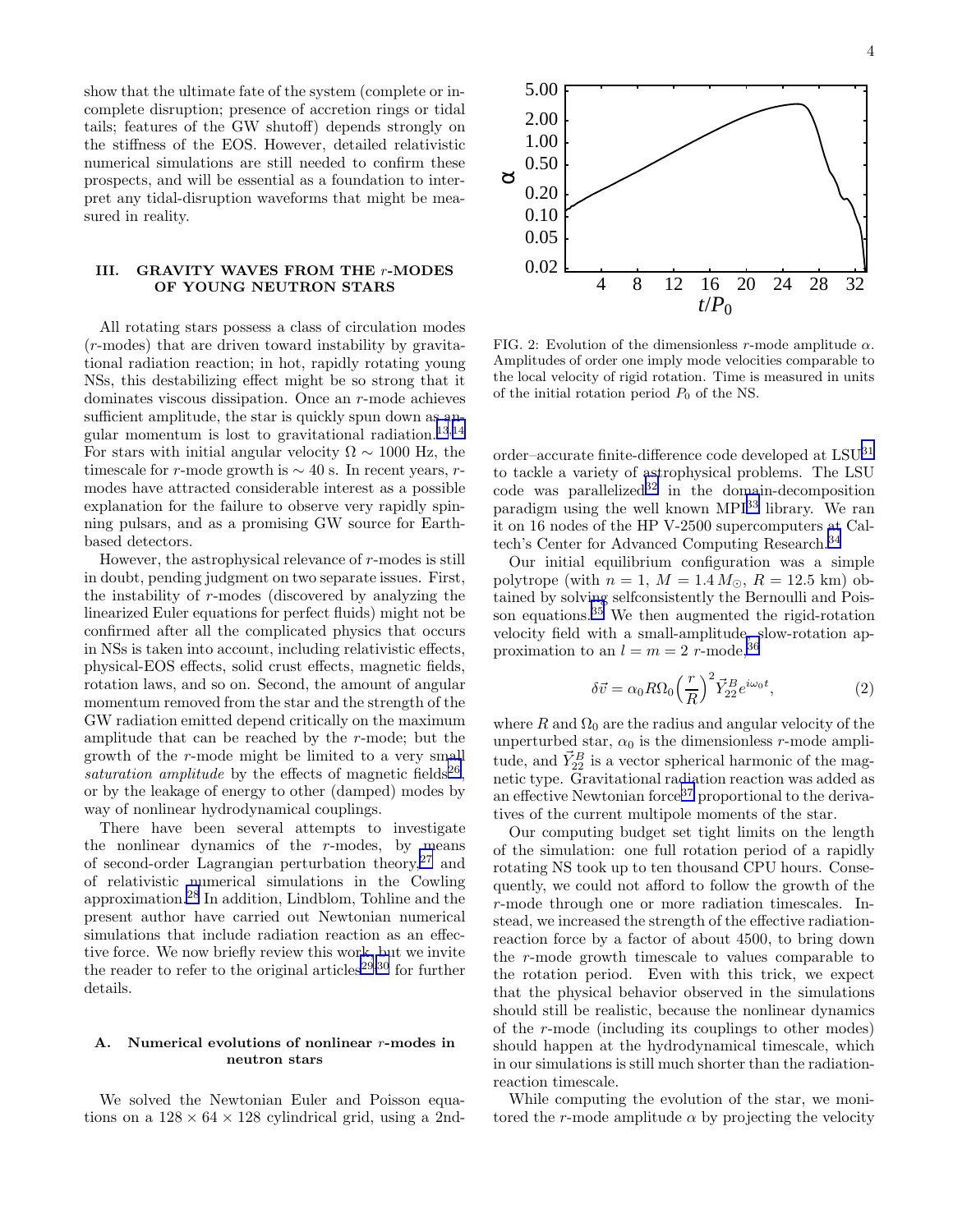

FIG. 3: Cresting waves at the surface of the NS, after the rmode amplitude has reached its maximum. The waves create strong shocks that dump mode energy into thermal energy.

of the fluid on  $\vec{Y}_{lm}^B$ ,

$$
\alpha = \frac{2|J_{22}|}{(\Omega/R)\int \rho r^6 dr},\tag{3}
$$

where  $J_{22}$  is the  $l = m = 2$  current multipole moment; similarly, we read off the mode frequency  $\omega$  as

$$
\omega = -\frac{1}{|J_{22}|} \left| \frac{dJ_{22}}{dt} \right|.
$$
 (4)

At the beginning of our evolution, these diagnostics recovered the theoretical values  $\alpha_0$  and  $\omega_0$  within the expected error.

Figure [2](#page-3-0) shows the evolution of the r-mode amplitude. For this simulation, the theoretical prediction<sup>[36](#page-5-0)</sup> for the r-mode growth time was 10 initial rotation periods. The mode grew exponentially (in good accord with theory) until  $\alpha \sim 2$ ; then the mode started to be limited by some nonlinear process, the amplitude peaked at  $\alpha = 3.35$ , and finally fell down very rapidly. A movie of the crashing  $r$ -mode can be found on the web.<sup>[38](#page-5-0)</sup>

What nonlinear process was responsible for limiting the growth of the r-mode, and for causing its rapid demise? We discovered a clue when we examined the evolution of the energy and angular momentum in the course of the simulation. Even after the emission of angular momentum into GWs fell to zero, the star continued to lose energy; something other than GWs must be responsible for this loss.

We believe that we have found the culprit. To first order in the amplitude, the *r*-mode is only a *velocity* mode; to second order, however, there is an associated density perturbation, proportional to  $Y_{32}$ , which appears as a wave with four crests (two in each hemisphere) on the surface of the star. As the amplitude reaches its maximum, these propagating crests turn into large, breaking waves (see Fig. 3), and the edges of the waves develop strong shocks that dump kinetic energy into thermal energy, killing the r-mode.

## B. Numerical simulations as a laboratory of stellar physics

Our code provided a nice laboratory to perform several more evolutions and tests.

- 1. We performed basic tests on the robustness of the code and of our diagnostics, evolving stars with different angular velocities, with or without  $r$ -mode perturbations, and at different grid resolutions.
- 2. We investigated the dependence of the saturation amplitude on the artificial amplification of radiation reaction. Our computing budget made it impossible to increase the radiation-reaction timescale; instead, we reduced it even more, finding that the r-mode saturates faster, but at essentially the same amplitude.
- 3. We studied the unforced evolution of unitamplitude r-modes, finding that they are essentially stable for as long as we could evolve them. These results are compatible with the relativistic evolutions (also unforced) performed by Stergioulas and Font.[28](#page-5-0)

# C. A new picture for gravity-wave signals from r-modes

In the traditional scenario for GW emission from rmodes,  $39$  the unstable r-mode would grow until it reached a dimensionless amplitude of about one, and then it would saturate and persist at that amplitude (for several months) until it would have lost most of its angular momentum; during that time, the frequency of the r-mode would decrease in proportion with the NS spin. The prospective picture of r-mode GW signals that emerges from our evolutions is quite different. Most interesting, the r-mode spindown episodes are faster (only a few minutes), and the GW frequency remains remarkably constant as the angular velocity of the star decreases. As a result, the search for r-mode signals changes from a pulsar-like search (which must account for the Doppler shifts generated by the movement of the Earth around the sun) to an easier chirp-like search, with encouraging prospects for detection.[40](#page-5-0)

Although recent studies of the effect of magnetic fields,<sup>[26](#page-5-0)</sup> and of exotic forms of bulk viscosity<sup>[41](#page-5-0)</sup> suggest that the astrophysical significance of  $r$ -modes might be limited, the considerable uncertainty about the macroscopic and microscopic structure and dynamics of NSs makes it reasonable to devote some resources to GW searches for r-mode signals similar to those predicted by the simulations described above.